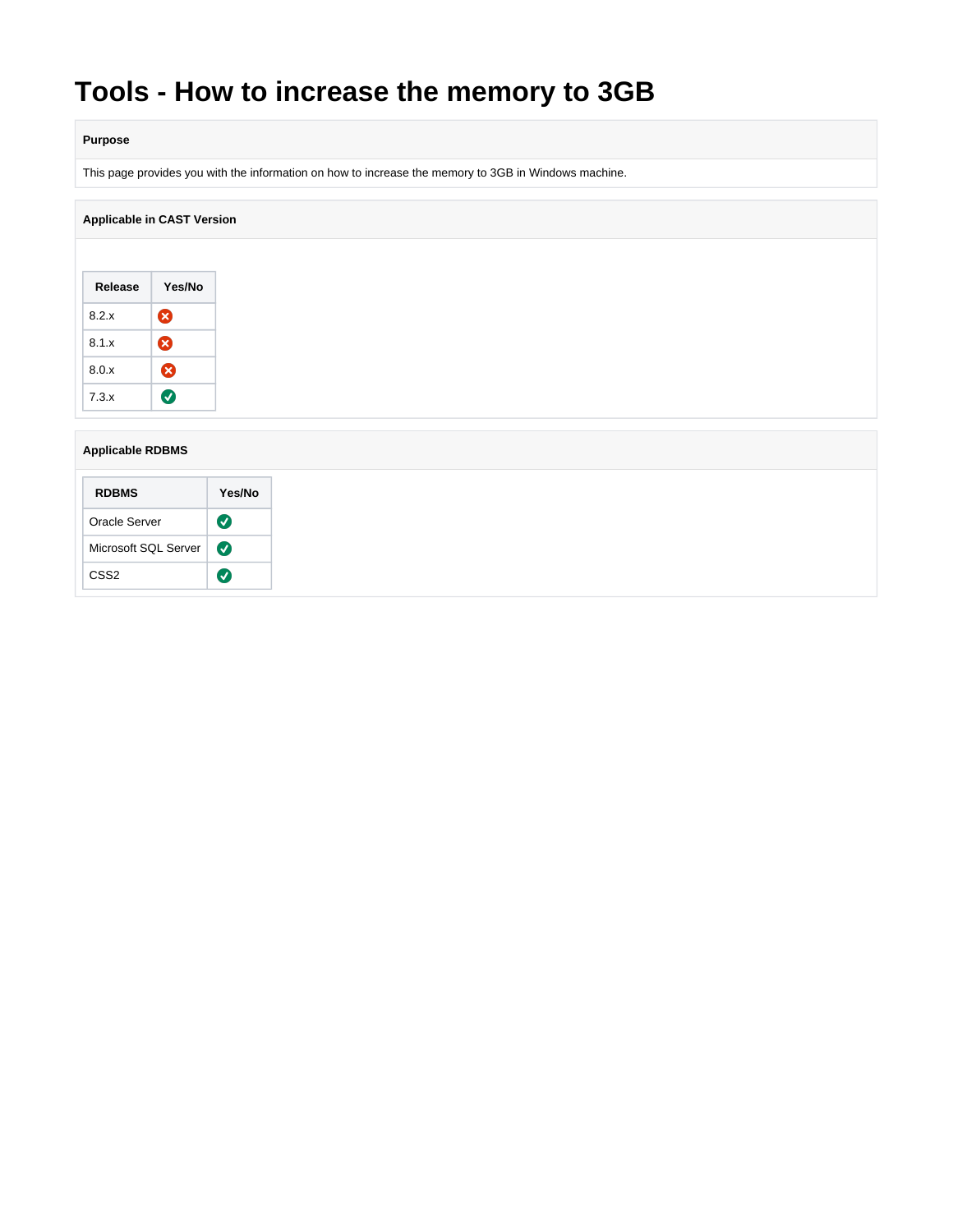#### **Details**

## **How to patch the EXE file to be run in 3 GB mode**

#### **Pre-requisistes :**

- 1. Microsoft Visual Studio 8 (or more) installed on the machine
- 2. The following expression must be added to the end of your **PATH** environment variable : <VISUAL STUDIO INSTALL FOLDER>\Common7\IDE; <VISUAL STUDIO INSTALL FOLDER>\VC\bin

#### **1- Check that the file where the 3GB will be applied is not corrupt :**

Use the **dumpbin exe with /header** option : if the dumpbin tool can list information about your executable, it means it is not corrupt.

"dumpbin" is a program for displaying various information about object files.

The script to run is :

<VISUAL STUDIO INSTALL FOLDER>VC\bin\dumpbin /headers "C:\Program Files (x86)\CAST\7.3.9\AnaRun.exe"

#### **2- To make the exe in 3G mode compatible:**

#### Use the **editbin exe with /LARGEADDRESSAWARE** option

If the EXE that one wants to modify to put flag /3GB is AnaRun.exe or Enlighten.exe located in C:\Program Files\CAST\<CAST VERSION>\AnaRun. exe and C:\Program Files\CAST\<CAST VERSION>\Enlighten.exe :

For instance, if CAST Version is 7.3.9 :

<VISUAL STUDIO INSTALL FOLDER>\VC\bin>editbin /LARGEADDRESSAWARE "C:\Program Files (x86)\CAST\7.3.9\AnaRun.exe"

<VISUAL STUDIO INSTALL FOLDER>\VC\bin>editbin /LARGEADDRESSAWARE "C:\Program Files (x86)\CAST\7.3.9\Enlighten.exe"

#### **3- To put the exe in "normal" mode :**

<VISUAL STUDIO INSTALL FOLDER>\VC\bin>editbin /LARGEADDRESSAWARE:NO "C:\Program Files (x86)\CAST\7.3.9\AnaRun.exe" <VISUAL STUDIO INSTALL FOLDER>VC\bin>editbin /LARGEADDRESSAWARE:NO "C:\Program Files (x86)\CAST\7.3.9\Enlighten.exe"

#### **4- Troubleshooting :**

- If you get a pop-up about missing **mspdb80.dll** when trying to run dumpbin or editbin, then you probably miss the following expression in your **PATH** environment variable : <VISUAL STUDIO INSTALL FOLDER>\Common7\IDE. Add it at the end of PATH.
- If you still get the pop-up, then look for file mspdb80.dll in your <VISUAL STUDIO INSTALL FOLDER>, if you find it, add the location where you find it at the end of PATH.

#### **Details**

## **How to Setup the Memory to 3G for 32 Bit Windows Machine**

**Note that these steps are not necessary for 64 bits Windows machine**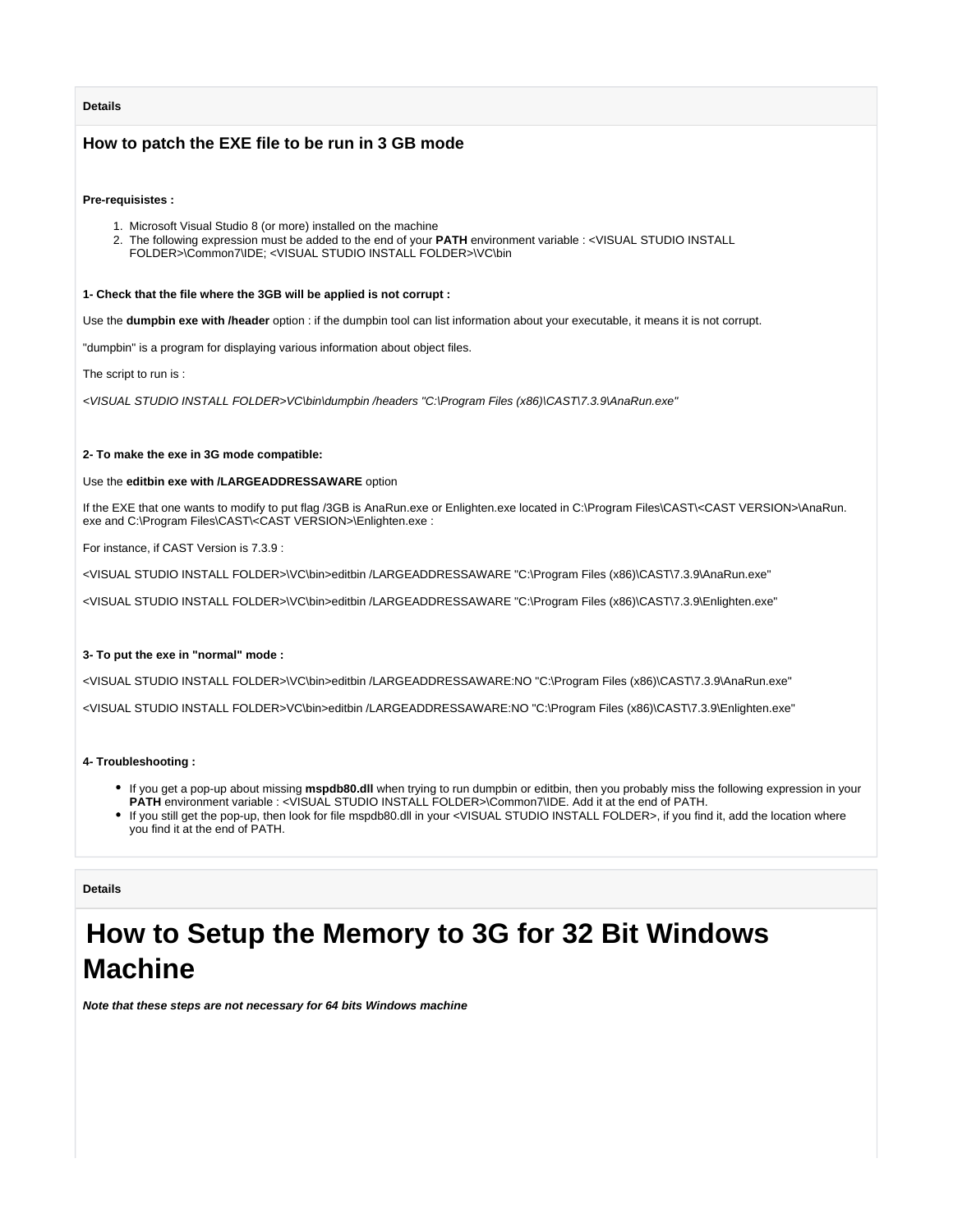## **How to Setup the memory to 3G for Windows Vista, Windows 7, or Windows 8**

To enable the 3GB switch:

- 1. Right-click on the Command Prompt icon in the Accessories program group of the Start menu. Click Run as Administrator.
- 2. At the command prompt, enter: **bcdedit /set IncreaseUserVa 3072**
- 3. Restart the computer.

#### To disable the 3GB switch:

- 1. Right-click on the Command Prompt icon in the Accessories program group of the Start menu. Click Run as Administrator.
- 2. At the command prompt, enter: **bcdedit /deletevalue IncreaseUserVa**
- 3. Restart the computer.

| 2. In the System Properties dialog box, click the Advanced tab.<br>3. On the Advanced tab, under Startup and Recovery, click Settings.<br><b>System Properties</b> |                        |
|--------------------------------------------------------------------------------------------------------------------------------------------------------------------|------------------------|
|                                                                                                                                                                    |                        |
| System Restore<br>Automatic Updates<br>General<br>Computer Name<br>Hardware                                                                                        | Remote<br>Advanced     |
| <b>User Profiles</b><br>Desktop settings related to your logon                                                                                                     | Settings               |
|                                                                                                                                                                    | Settings               |
| Startup and Recovery<br>System startup, system failure, and debugging information.                                                                                 | Settings               |
| Environment Variables                                                                                                                                              | <b>Error Reporting</b> |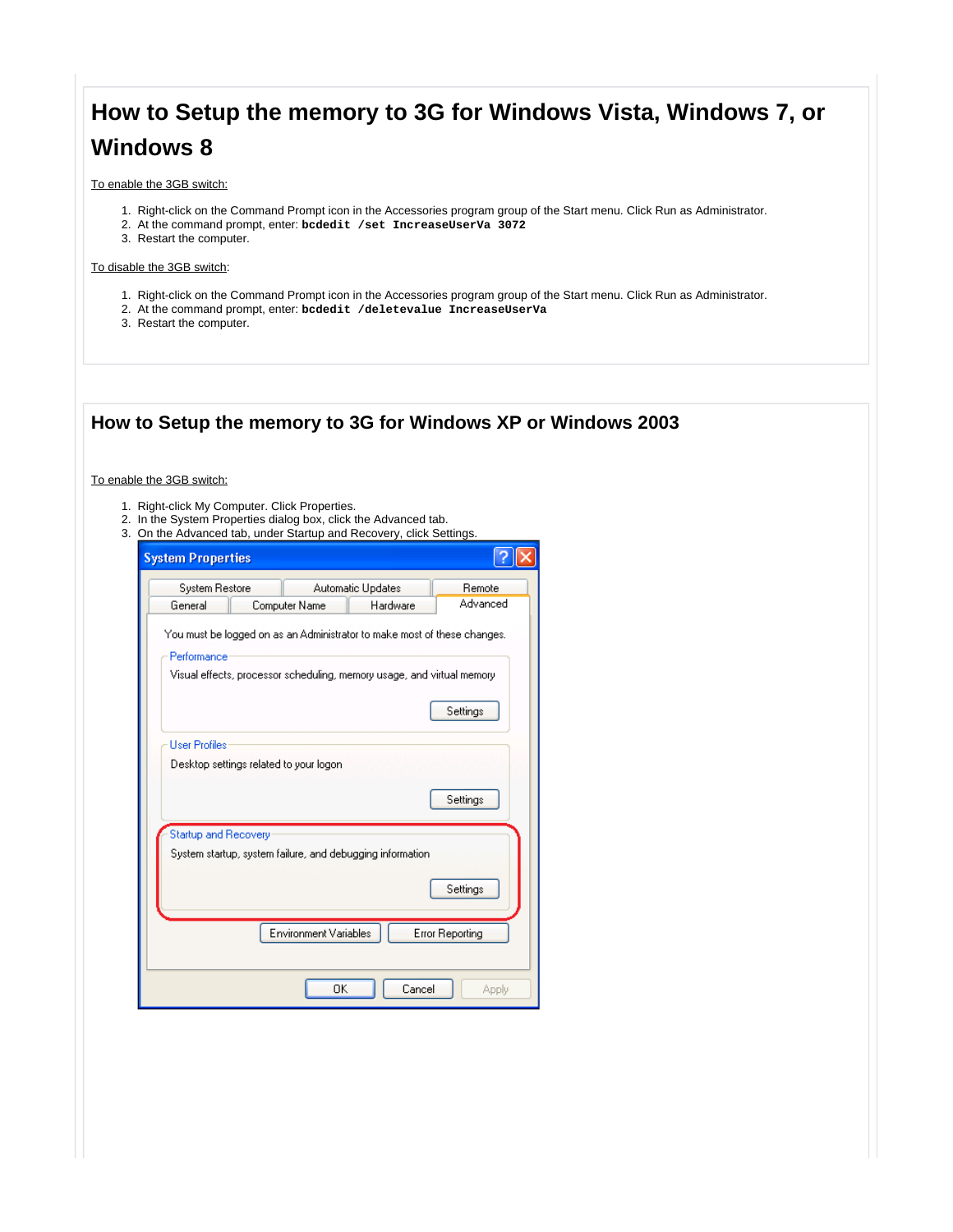4. In the Startup and Recovery dialog box, under System startup, click Edit. The Windows boot.ini file will be opened in Microsoft® Notepad.

| <b>System Properties</b>                          |                                                                |                    |
|---------------------------------------------------|----------------------------------------------------------------|--------------------|
| System Restore                                    | Automatic Updates                                              | Remote             |
| <b>Startup and Recovery</b>                       |                                                                |                    |
| System startup<br>Default operating system:       |                                                                |                    |
|                                                   | "Microsoft Windows XP Professional" /noexecute=optin /fastdete |                    |
| $\vee$ Time to display list of operating systems: |                                                                | 30<br>seconds      |
|                                                   | $\vee$ Time to display recovery options when needed:           | ĉ<br>seconds<br>30 |
|                                                   | To edit the startup options file manually, click Edit.         | Edit               |
| <b>System failure</b>                             |                                                                |                    |
| Write an event to the system log                  |                                                                |                    |
| Send an administrative alert                      |                                                                |                    |
| Automatically restart                             |                                                                |                    |
| Write debugging information                       |                                                                |                    |
| Small memory dump (64 KB)                         |                                                                |                    |
| Small dump directory:                             |                                                                |                    |
| %SystemRoot%\Minidump                             |                                                                |                    |
| V Overwrite any existing file                     |                                                                |                    |
|                                                   | OK                                                             | Cancel             |

- 5. Create a backup copy of the boot.ini file. Note: Boot.ini files may vary from computer to computer.
- 6. Select the following line in the boot.ini file:

multi(0)disk(0)rdisk(0)partition(2)\WINDOWS="Microsoft Windows XP Professional" /fastdetect

Press Ctrl+C to copy the line and then press Ctrl+V to paste it immediately below the original line.

Note: Your text string may be different from the text string in this solution, so be sure to copy the text string from your boot.ini file, and not the text string included here.

7. Modify the copied line to include " /3GB", as shown in the following example: multi(0)disk(0)rdisk(0)partition(2)\WINDOWS="Microsoft Windows XP Professional 3GB" /3GB /fastdetect



**Note:** Do not overwrite any existing lines.

- 8. Save and close the boot.ini file.
- 9. Click OK to close each dialog box.
- 10. Restart your computer.
- 11. During startup, select the 3GB option. If you do not select the 3GB option, the system will default to the 2GB total memory setting, please find the screen shot below: